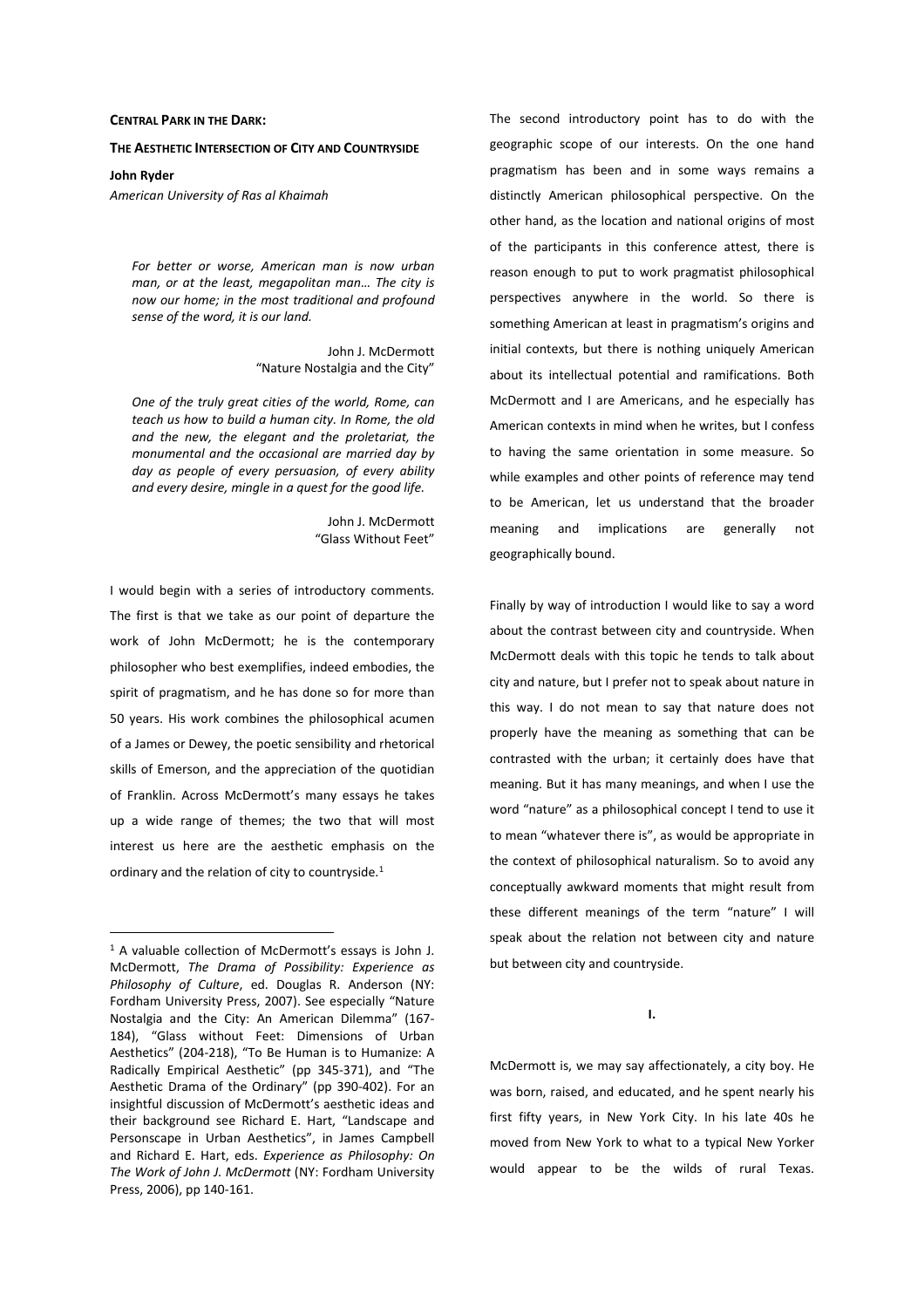McDermott's sensibilities were well enough attuned to America as a whole, however, that for him such a move was not a banishment to the wilderness but an opportunity to expand his direct experience of America in more of its variety and diversity. Nevertheless he remained profoundly urban, and his appreciation for the many experiential virtues of the city informs his sense of the aesthetic and aesthetic experience.

Indeed much of his writing on aesthetic matters is directed to articulating the aesthetic significance of the city, to some extent by contrast with the countryside. At first glance it would appear a bit odd that someone writing on art and aesthetic experience in the latter half of the 20<sup>th</sup> century would find it necessary to highlight the urban in aesthetic experience. After all, modernism in 20th century art was a decidedly urban phenomenon, as were the post-WWII developments, especially in the visual and performing arts. Furthermore, in the American context New York City was the center of much of it. Abstract Expressionism of the 1950s, Pop Art in the 1960s, Conceptual Art in the following years, and a good deal of performance art and installations, are all to a considerable extent New York products. And this is not to mention the impact and influence of the Metropolitan Museum of Art, the Museum of Modern Art, the Whitney, the Guggenheim, and all the smaller museums and galleries throughout the city. The situation in music is similar. With its construction in the 1960s Lincoln Center became the beating heart of the American musical world, with the Metropolitan Opera on one side of the plaza, and Leonard Bernstein's New York Philharmonic in Avery Fisher Hall adjacent to it. The third building on the plaza, the New York State Theater, currently named for David H. Koch, was and remains the home of George Balanchine's New York City Ballet, which, along with the Martha Graham, Alvin Ailey, and other New York based modern dance troupes, defined the American dance world for decades. And one need only mention Broadway and its impact on the rise and development of both modern musical theater and serious theater in general. Why, given this rich urban aesthetic environment, and in his own hometown, would McDermott feel the need to highlight the significance of the urban in aesthetic experience?

There are two reasons, one of which concerns the broader context while the other deals with the character of aesthetic experience. Concerning the context, in the years around the time that McDermott began to write about these matters there was a decidedly romantic, "back to nature" mood in American culture. The American counter-culture of the 1960s had a distinct non- and even anti-urban character, and it drew on an American strain of romanticism that had its most profound expression in the nature writings of Henry David Thoreau in the first half of the 19th century. There was in the counter-culture a strong pull of the sensibility Rousseau had stated as directly as one can imagine in the opening sentence of *Emile*, in which he said, and I paraphrase, that everything is good as it emerges from God, and everything is corrupted in the hands of man. Thus Rousseau recommended that the most important thing one could do for the education of Emile was to get him out of the city. Much of American counter-culture had the same idea.

Furthermore, at this time the American city was in a severe crisis, in some measure social and in some measure economic. For much of the 20<sup>th</sup> century black Americans had been migrating from the rural south to the northern cities. By the 1950s and 60s the deep racism in American culture had its effect as white urban dwellers tended to leave the cities for the suburbs, thus to some extent undermining the economic strength of the cities and changing their social character. At the same time the economy was undergoing a profound transformation, and in many American cities the industrial base that had made their development possible eroded, leaving what is still often referred to as the "rust belt" across the northeastern part of the country. The racial tensions in the cities and the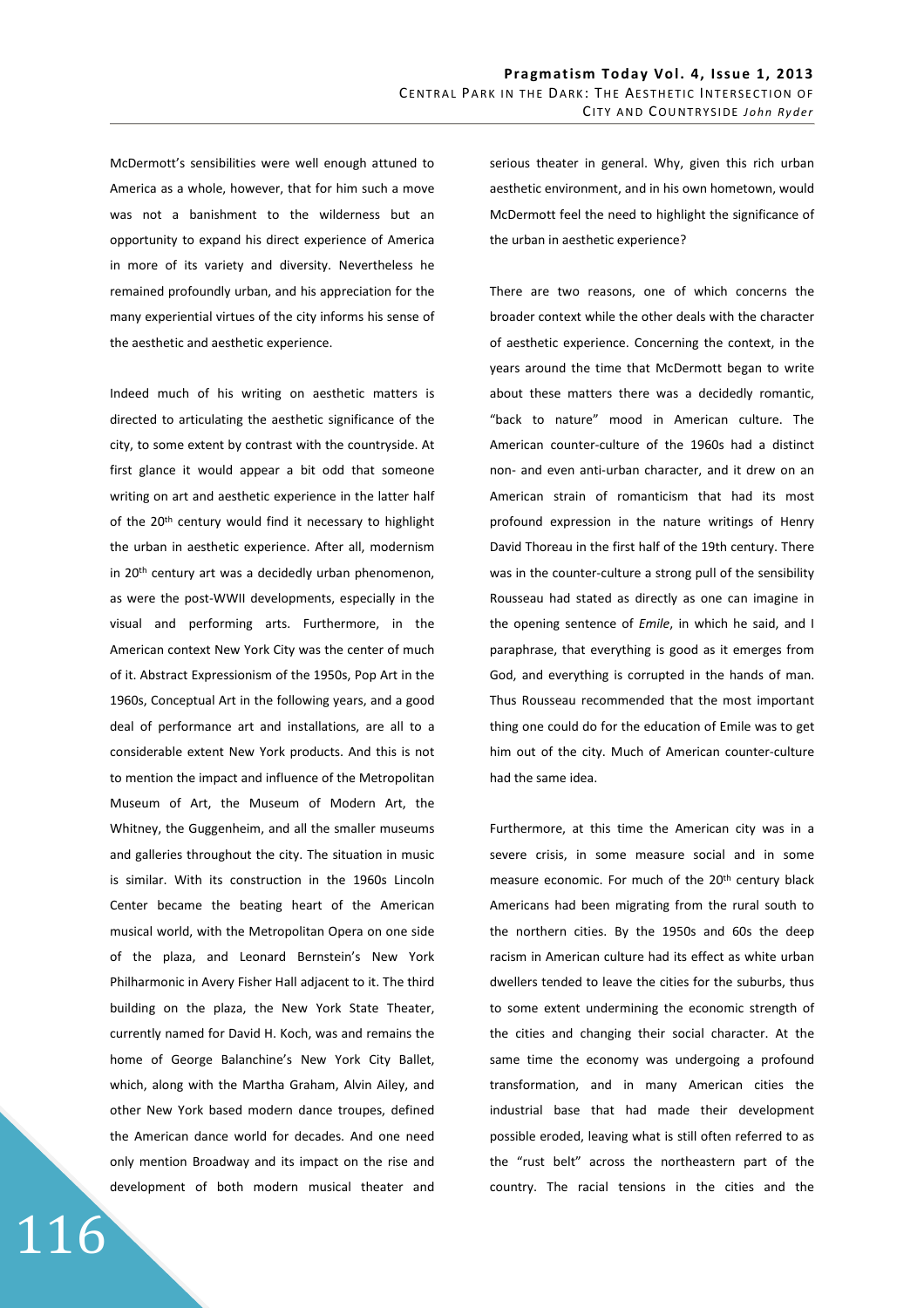economic malaise, combined with the civil rights movement, caused a series of urban problems that in the middle years of the 1960s left many cities literally in flames. Even ten years later, in the mid-1970s, the problems had not been solved because at that point New York City itself was on the verge of bankruptcy.

In such a context it was not surprising that many people would find it difficult to see the city as a place of aesthetic significance. It was, rather, and as Rousseau had prescribed, a place to flee. If there was indeed an aesthetic dimension and value in the urban experience, it was not obvious. Thus it is entirely sensible that McDermott would make a special effort to articulate it. The other reason he would do so has to do with his understanding of the significance of the aesthetic, a sensibility he derives more than anywhere else from John Dewey. The most obvious point to make in this regard is that for McDermott, as for Dewey, the aesthetic is a dimension of experience, not a kind of experience distinct from the ordinary. The aesthetic dimension of experience is not something that can be set off from the quotidian, but something that permeates it. This is the reason that the many fine museums and theaters that we have mentioned do not suffice to encompass what is important about art and the aesthetic. While no one, including McDermott, would deny their importance, they also present a danger for, even a threat to, our understanding of aesthetic experience because by their nature they set off art and our interaction with it from our daily, normal, and routine experience. The danger is that they can reinforce the mistaken impression that art and the aesthetic are something that properly belong in museums and not in our streets and homes, indeed in our ordinary experience. Thus much of what McDermott wishes to do is to rescue, we may say, art and aesthetic experience from its museums and theaters and to direct our attention to the fact that our homes, streets, and daily experience are imbued with the aesthetic. And this is the case in urban environments no less than elsewhere, in

the cities no less than in the countryside.

From McDermott's point of view, again drawing on Dewey and to great extent William James, the aesthetic must be understood in terms of experience, and there is a distinctive conception of experience in the background. As James famously said, experience grows at the edges. It is not, as the empiricists had it, and too much of recent philosophy also posits, a matter of sense perception. Experience, rather, is a relational matter, a 'transaction' in Dewey's terms, with the environment; it is in fact a constitutive relation between an experiencer and her environment. Experience is by its nature creative because the ongoing relation is continuously broadening, constricting, changing, and developing. Both the experiencer and her environment are in a constant process of development, with consummatory experiences, again to use Dewey's term, along the way. It is in this process that the creative, aesthetic dimension of experience lies.

We may still find something of aesthetic value in the cyclical, peaceful, and bucolic sense of the countryside that we derive from the romantics, but to regard that as the model or proper home of aesthetic value is to miss the creative character of daily experience. And if, as McDermott says, most of us by now live in urban environments, then an adequate understanding of the aesthetic dimension of our own experience requires that we grasp it in our urban contexts; thus the importance of an urban aesthetic. For most of us in our current time our daily experience is in the city, often many cities. It is in this or these urban environments that through our interactions we create our lives and their meanings. It is in and through these shifting boundaries and the creative dimension of our experience that its aesthetic dimension is to be found.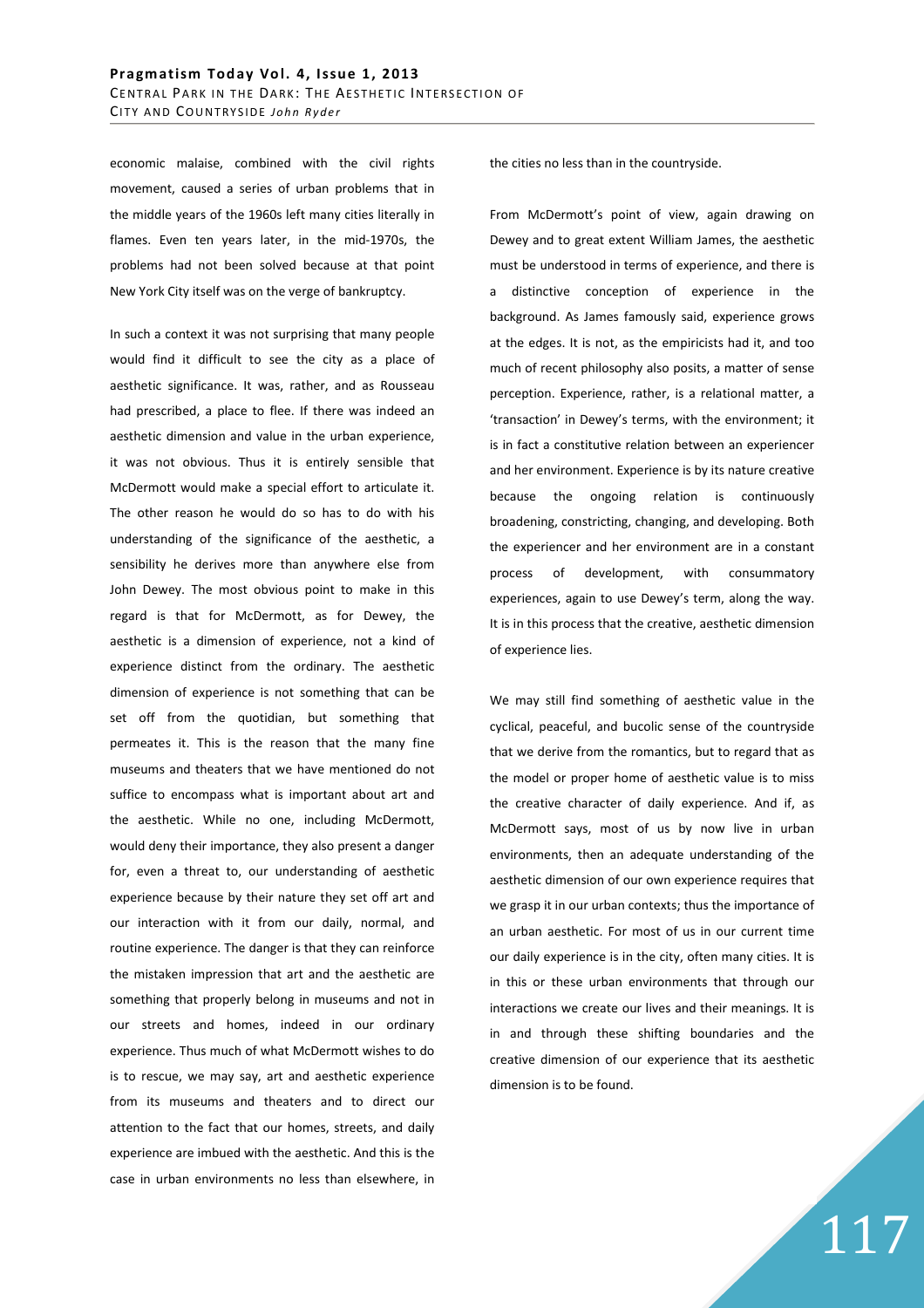**II.** 

McDermott no doubt has done a great service by giving voice to the aesthetic character of the city and of urban experience. He has made it possible for those many of us, perhaps as he suggests the majority of us, who live in cities to understand our own daily experience in its aesthetic dimension without banishing the aesthetic to the museum, or to a weekend at the theater or a concert, or to occasional visits to the countryside. I would like to push McDermott's insights one step further, though, and think about not a rural aesthetic or an urban aesthetic, but about the relation between the city and countryside in aesthetic experience. There is an obvious justification for looking into the relation between city and countryside, which is that whether we inhabit a rural or urban locale; our societies and our lives are complex enough that none of us are simply "urban" or "rural". In the contemporary world, and probably long before the contemporary world, it is impossible to make sense of our experience without taking account of the constitutive relation between city and countryside; neither prevails without the other. And if relations are constitutive, as James, Dewey, McDermott, I, and in fact the entire pragmatic naturalist tradition, think they are, then the city and the countryside constitute one another. Their relation contributes to their identity. Given that fact, it is not surprising that artists in their own exploration of experience would find the relation significant, and relevant to their own understanding of nature, of themselves, and of aesthetic experience.

To be more precise, I would like to consider not aesthetic experience in the abstract in this regard, but to look at several works of art that themselves inhabit, express, or develop the relation between the city and countryside. What, I would like to ask, have insightful artists had to say about the interaction between the two? We may find that the aesthetic consideration of the relation between city and countryside can push our understanding of the aesthetic dimension of experience beyond merely the rural or urban and into the creative relation between them, while at the same time revealing meaningful dimensions of both.

There is no doubt a great number of works of literature, poetry, visual art, music, and dance to which we could turn to examine this question, and I hope that at some point I or some other interested soul will be in a position to do so more thoroughly and systematically. For now, I would like to turn our attention to three works of art that take as a theme the city and countryside in their relation to one another: Claude Monet's paintings of the Thames, Charles Ives' *Central Park in the Dark*, and Bedrich Smetana's *Vltava*. We will also say a few words about Aaron Copeland, easily the most important American composer of the 20<sup>th</sup> century, whose whole body of work encompassed the complex, constitutive relation between city and countryside.

Probably the most well known of Monet's paintings are those of water lilies and other aspects of his extraordinary garden in Giverny. However Monet, like other French Impressionist painters, was no less interested in urban scenes and settings, often in, though not restricted to, Paris: Camille Pissarro was seemingly as much at home depicting street scenes in Paris and London as he was among the fields and farms of northern France; Renoir is as famous for depictions of dance scenes and other crowds as for anything else; Degas is most well know for his dancers and scenes in the theater; and Toulouse-Lautrec, if we may regard him in the same company, belonged more than anywhere else in the night life of Montmartre. The pictures that interest us here, though, are those Monet made of the Thames during his visits over several decades to London.

The earliest such pictures date from 1870-71, when Monet had traveled to England to escape the impact of the Franco-Prussian War. He returned, and completed the bulk of his paintings of the Thames, around the turn of the century. The interesting feature of these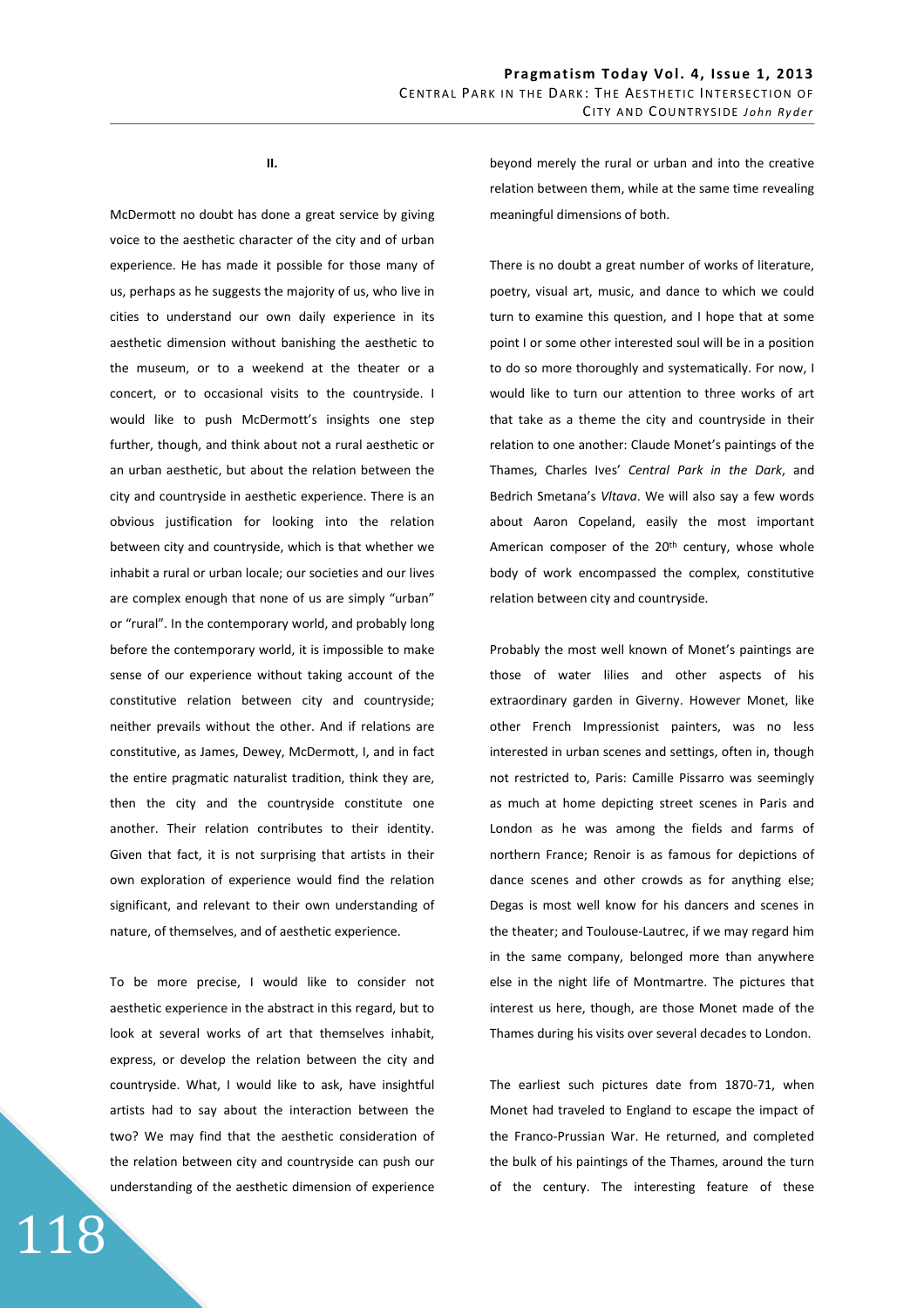paintings, for our purposes, is that they address explicitly the relation between the urban traits of central London and the river itself. He did not travel outside the city to depict the river in its rural character, but studied it as it appeared in the heart of the city. Industrial London at this time was rather a mess, and the environmental impact of its factories and industry was fouling both water and air. The pollution in London had an effect on sunlight as it was perceived in the center of the city, and Monet's Thames paintings portray, among other things, the river as it might be seen in the light refracted through London's smog. Monet's interest in light, its perception, and its depiction, is well known, and it is one of the defining traits of the impressionist style in Monet and the others. That interest was as crucial for the Thames paintings as it was for everything else Monet painted. He was interested in how the river would appear at different times of day, when the sun was in various points in the sky, and from different points in the city. This is the reason there are so many Thames paintings. Some were done in the morning, others in mid-day, and others still in late afternoon and twilight; different paintings depict different bridges and were done from different sides of the river, and the most well known of them have a view of Parliament.

From whatever angle and at whatever time of day, the paintings explore not just the Thames, but also the Thames as it passes through central London. We might be tempted to say that the river is a feature of the countryside that as it happens passes through the city, though the relation is not as haphazard as that if only because the city is where it is because of the river. In any case, the river has some traits in the countryside and quite others in the city, as the light plays differently on it surface and movement in the complex relations among the river, the city, its atmosphere, and the light. We may describe the aesthetic impact of the paintings in many ways. We may emphasize the fact that through his distinctive vision and methods Monet is able to pick out for us dimensions of the river, the city, and their

interaction, that we may not have noticed otherwise. Or we may point out that the paintings help us to realize dimensions of our own experience with a city and its river that we may have passed over. In this respect the paintings can enrich our experience and provide it with an aesthetic character we may otherwise have overlooked.

The same may be said of the potential impact of other artistic forms. Like Monet's Thames paintings, Smetana's portrayal of the Vltava and its journey through Prague explores the relation between river and city. In Smetana's case, because he is working with an artistic medium that is by its nature temporal, unlike painting, he can bring to our attention the changes in the river as it passes through the city. In this respect he is able to describe both the city's effect on the river and to use the river as a vehicle through which to announce the profundity of the Vysehrad Castle in Prague, a symbol of Bohemian national identity. The relation between city and countryside in this case takes on a political dimension.

The *Vltava* (Ger: Moldau) is the second movement of the symphonic poem *Ma Vlast* (My Country), which Smetana composed in the 1870s. It depicts the river as it emerges from two springs south of Prague, travels through the countryside, enters and passes through Prague, and eventually flows into the Labe (Ger: Elbe) in the north of Bohemia, now the border with Germany. The piece begins with sprightly and light passages in the woodwinds that depict the springs from which the river arises. Soon the strings enter and we hear the full theme that depicts the river, a beautiful melody that because it is partially in dotted rhythms is able to convey marvelously the sense of flowing movement. The river passes through a village and a village wedding (we can hear dance music along the way), and before long reaches its dynamic climax as it enters Prague and passes below the castle and under the Charles Bridge. The music at this point is dramatic, and we know that it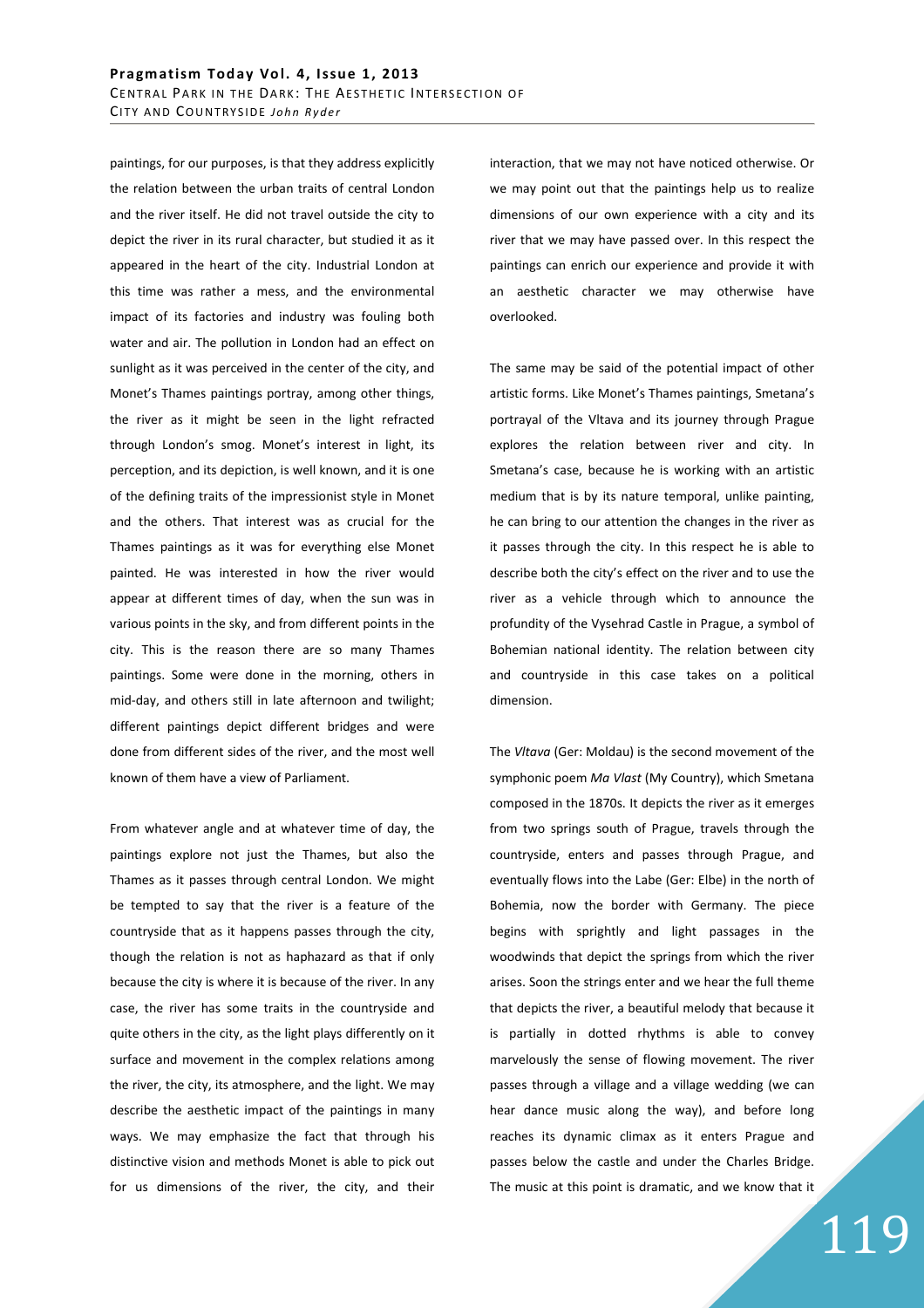represents the castle because it uses themes from the first movement of the poem, which is devoted to the Vysehrad Castle. As the river leaves the city and as day passes into night, the music becomes quieter, we can 'hear' the moonlight rippling on the flowing water, and the river fades into the Labe.

This is a thoroughly nationalistic piece, as is the entire symphonic poem, and it uses the relation of the countryside and the city to express a general sense of Bohemian pride. Prague and the castle clearly convey the Czech sense of the importance of historical place, and as the river arises and flows through the fields and villages it serves to unite countryside and city and to portray the critical importance of both to Bohemian and Czech identity. Art is clearly political in this case, and in Smetana's hands political identity is thoroughly aesthetic, an understanding that he accomplishes through the interrelation of city and countryside.

Charles Ives' *Central Park in the Dark* is something different. In this case the countryside is the park, which is itself an engineered effort to imbue the urban with an experience of the rural. The park is itself an urban phenomenon because of its location and purpose, and the city is enhanced by the presence in its heart of the fields, woodlands and water that constitute the park. In this short piece for chamber orchestra Ives uses the park not as a representation of the countryside, but as a vehicle through which to convey a dimension of the experience that is New York City, more specifically midtown Manhattan, at night.

If one asks oneself what comes to mind as the prevailing sounds of mid-town Manhattan, the answer is likely to be traffic sounds – automobile horns, the thousands of passing cars and busses, and the sirens of police cars, ambulances, and fire trucks. A century ago, in 1906 when Ives composed *Central Park in the Dark*, and before the combustion engine dominated the aural character of the city, the experience would have been

120

different. The piece uses the park as its setting because the relative peacefulness and quiet encountered there allows one to bring into focus the many sounds that emerge from the surrounding city. Ives was a musical visionary and an early master of atonal and polytonal techniques in composition, all of which are used to great effect in the piece. Even before car horns and sirens, the sounds of the city were chaotic, the representation of which begs for atonality and polytonality to capture its character. And Ives does not disappoint. One hears different sorts of sounds emerging from all directions, from bands playing to jazz themes, popular songs of the day to the cries of newsboys. We are able to hear this chaos, and to make experiential sense of it, by hearing it in the context of a more or less rural setting. The park gives the surrounding urban environment a chance to emerge, just as the urban setting gives the park its character and purpose. And the whole has an aesthetic dimension in our experience that Ives captures profoundly.

I indicated earlier that I would also like to mention Aaron Copeland in the context of the aesthetic in the relation of the countryside and city. There is no one piece that I want to discuss, but I would draw your attention to the whole body of Copeland's work because as a whole it is an extraordinary illustration of the way the rural and urban, the countryside and the city, engage one another in the development of our aesthetic experience. Copeland was easily the greatest of 20<sup>th</sup> century American composers, and his music has become iconic of American experience. This is especially true for rural America, which Copeland's music embodies so well in his ballets and his only opera. *Appalachian Spring* and *Rodeo*, two of Copeland's ballets, contain themes, some of which he composed and some of which he borrowed, that are used over and over again in many contexts from films to advertising to convey an American atmosphere. The music of *The Tender Land*, his only opera, has the same effect, underscored by its setting on a Midwestern American farm.